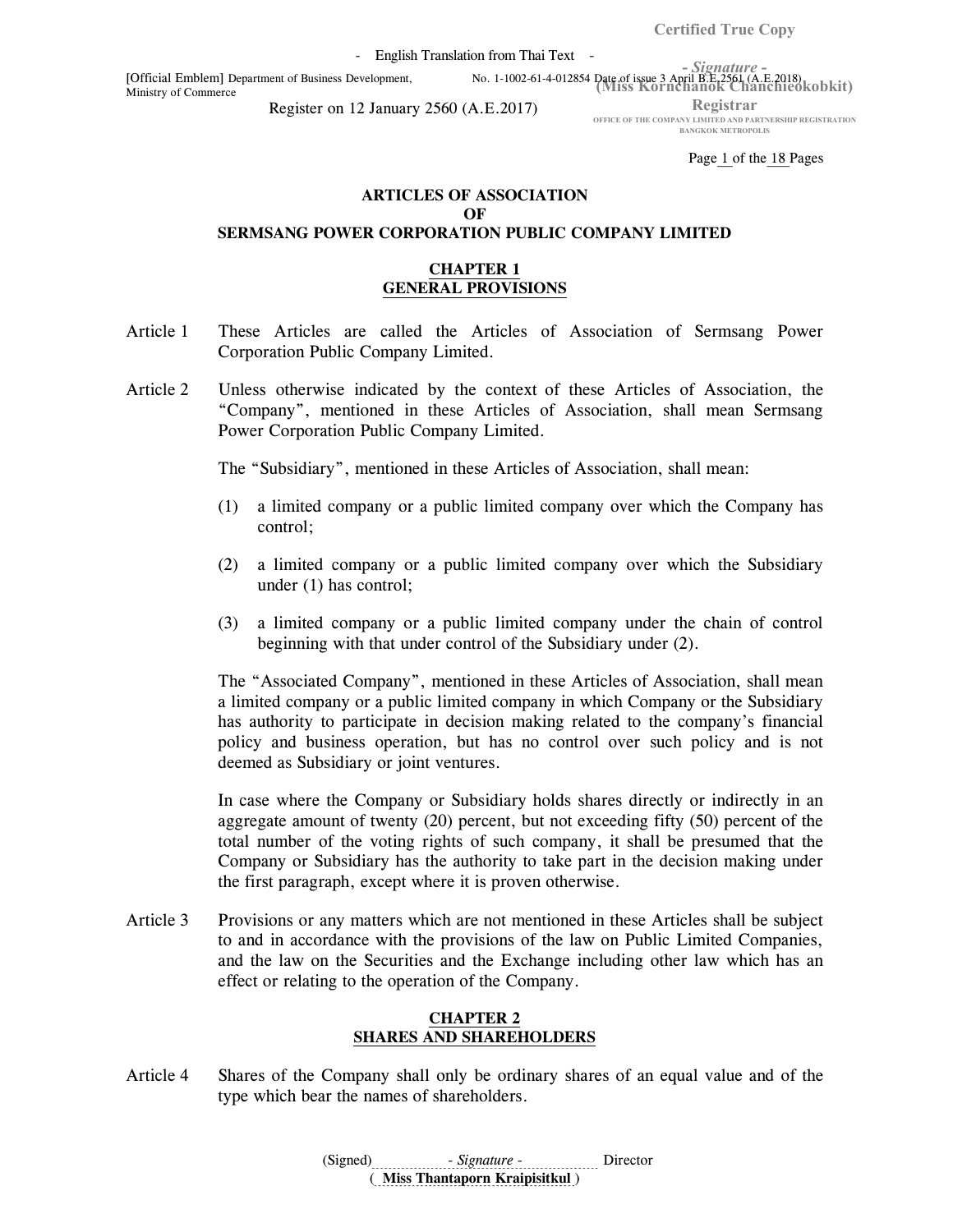BANGKOK METROPOLIS

 The whole value of every share of the Company must be paid in money or other property other than money. A share subscriber shall not offset any debt with the Company.

Shares of the Company shall be indivisible. If more than two persons subscribe for or hold share(s) jointly, only one of them shall be appointed as the authorized person to exercise the right as shareholders or share subscriber, as the case may be.

 The Company may issue ordinary shares, preferred shares, debentures, warrant, or other securities in accordance with law governing securities and stock exchange.

- Article 5 A share certificate of the Company must specify the names of the shareholders and bear a signature of at least one (1) director, signed or printed his signature and affixed the Company seal thereon, but the Board of Directors may authorize the Shares Registrar under the law governing securities and exchange to sign or print on his behalf.
- Article 6 In regard to the signature of the director or such registrar on the share certificates or other securities certificates, the director or registrar may sign their signatures or cause a machine, computer, or other method to affix their signature in place pursuant to the principles and procedures in the law governing securities and exchange.

 The Company shall keep the shareholder register and evidence relevant to such registration at the head office of the Company. The Company may assign Thailand Securities Depository Company Limited to be the registrar of the Company. If the Company assigns Thailand Securities Depository Company Limited to be the registrar of the Company, the procedures relating to the registration of the Company shall be in accordance with those provided by the registrar.

- Article 7 The Company shall issue share certificates to shareholders within two (2) months from the date the Registrar accepts the registration of the Company, or from the date the payment for shares has been received in full by the Company in the case of the sale of remaining or newly issued shares.
- Article 8 If the share certificate is damaged or defaced in essence, the shareholder may return such share certificate to the Company and request for a new share certificate.

 In case the share certificate is lost or damaged, the shareholder shall take evidence of lodging a complaint with the police and other reasonable evidence to the Company.

 In such case, the Company shall issue a new share certificate to such shareholder within the period as required by the applicable law. The Company may collect fee for issuing new share certificate in substitution of such share certificate, but the fee shall not exceed the rate stipulated by law.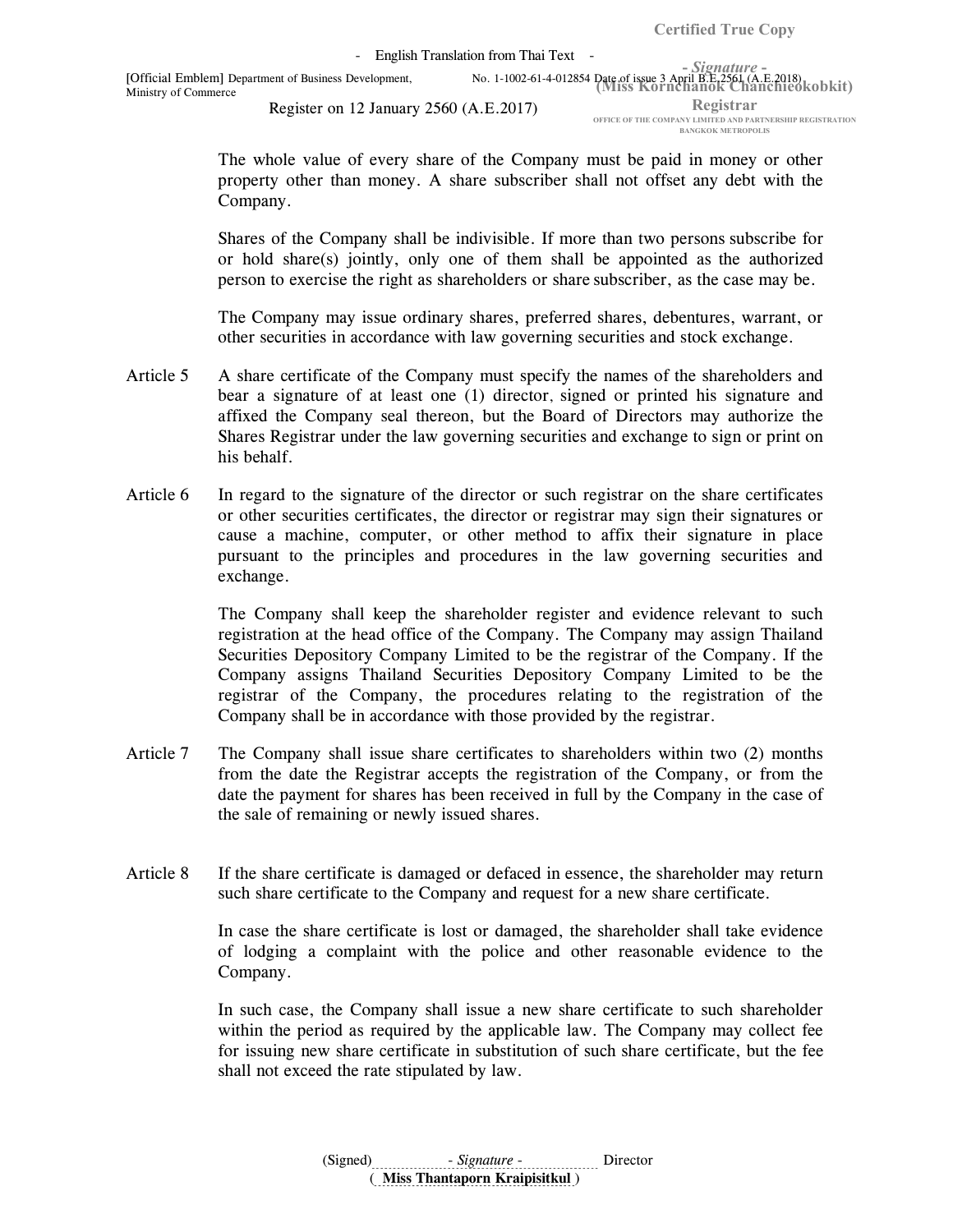The lost or destroyed share certificate for which a new share certificate has been issued in substitution shall be deemed to be cancelled.

- Article 9 The Company may not own its shares or take them in pledge except for the following circumstances:
	- (1) The Company may buy-back its shares from shareholders who votes against a shareholders' resolution approving amendments to the Articles of Association regarding voting rights and dividend entitlement since they consider that they are unfairly treated.
	- (2) The Company may buy-back its shares for the purpose of financial management in the event the Company has retained earnings and surplus liquidity and the share buy-back will not lead the Company into financial difficulties.

Provided that the shares bought-back and held by the Company shall neither be counted to form a quorum for shareholders' meetings nor have any voting right, nor any right to receive dividends.

The Company must dispose of the shares bought-back pursuant to the foregoing within a period of time specified by the ministerial regulations. In the event the Company fails to dispose of the share bought-back within the specified time, the Company shall reduce its paid-up capital by way of cutting the undisposed portion of registered shares.

The share buy-back, the disposition of shares and the registered share cutting shall be in accordance with the principles and procedures specified in the ministerial regulations and related laws.

Article 10 The buy-back of shares by the Company shall be approved by the Shareholders' Meeting except in the event the Company is listed in the Market for Alternative Investment Thailand and the total amount of those shares to be bought-back do not exceed 10 percent of the paid up capital, the Company's Board of Directors shall have the power to approved such buy-back of shares.

### CHAPTER 3 THE TRANSFER OF SHARE

- Article 11 The Company's shares are freely transferable without restriction provided, however, that the aggregate amount of shares held by non-Thais shareholders must not exceed forty nine (49) percent of the total issued shares of the Company. The Company may refuse to register any transfer of shares where the foreign shareholding exceeds such limit.
- Article 12 Share transfer shall be regarded as valid upon the transferor's endorsement of the share certificate by stating the name of the transferee and signed by both of the transferor and the transferee and having delivered the share certificate to the transferee.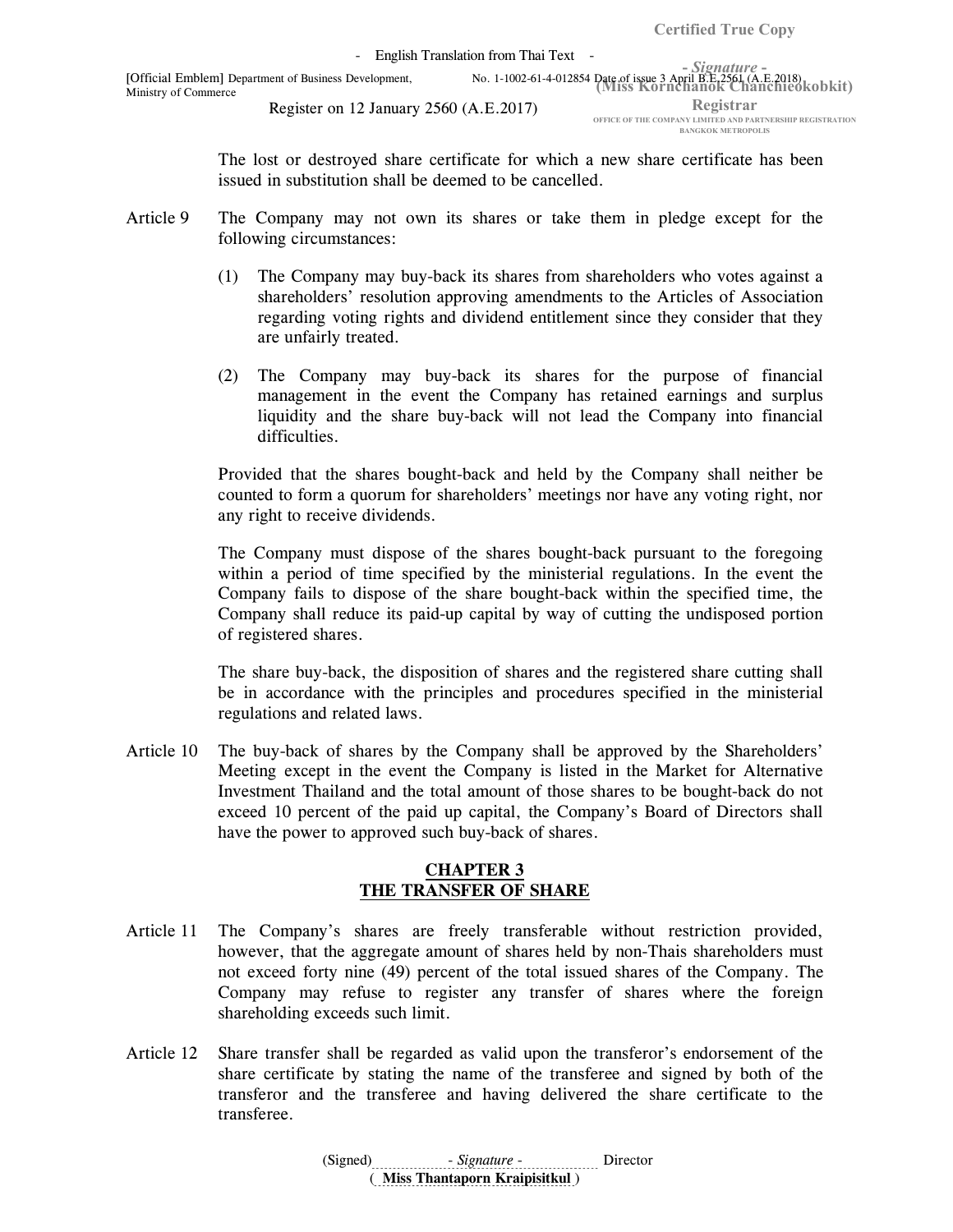- English Translation from Thai Text -

(Miss Kornchanok Chanchieokobkit) [Official Emblem] Department of Business Development, No. 1-1002-61-4-012854 Date of issue 3 April B.E.2561 (A.E.2018) Ministry of Commerce

Register on 12 January 2560 (A.E.2017)

Registrar OFFICE OF THE COMPANY LIMITED AND PARTNERSHIP REGISTRATION BANGKOK METROPOLIS

 A transfer of shares shall be effective against the Company when the Company having received a request for registration of the transfer of shares, and be valid against third parties upon the registration of the transfer by the Company.

 If the Company considers such transfer of shares is in accordance with the law, the Company shall register the transfer of shares within forty (14) days from the date of receipt of the request. If such transfer of shares incorrect or invalid, the Company shall inform the applicant within seven (7) days.

After the Company's shares are registered to the Market for Alternative Investment Thailand, the transfer of those shares shall comply with the law governing the securities and stock exchange.

Article 13 In case the transferee wishes to acquire a new share certificate, he shall send a request to the Company in writing bearing the signatures of the transferee and of at least one (1) witness in certification thereof and simultaneously return the former share certificate to the Company. In this regard, if the Company believes that such transfer is legal, the Company shall effect registration of the transfer of share within seven (7) days and issue a new share certificate within one (1) month from the date of receipt of the request.

### CHAPTER 4 The Issue, Offer for Sale, and Transfer of Securities

Article 14 The issue, offer for sale, and transfer of securities to the public or to any person shall be in accordance with the law on public limited companies and the law governing securities and exchange.

> The transfer of securities listed on the Market for Alternative Investment Thailand or other secondary markets other than ordinary shares shall be in accordance with the law governing securities and exchange.

> The term "securities" shall mean securities as defined in the law governing securities and exchange.

### CHAPTER 5 DIRECTOR

Article 15 The Company shall have a Board of Directors comprising not less than five (5) directors and not less than half of whom shall have residence in the Kingdom of Thailand.

The director of the Company need not to be shareholder of the Company.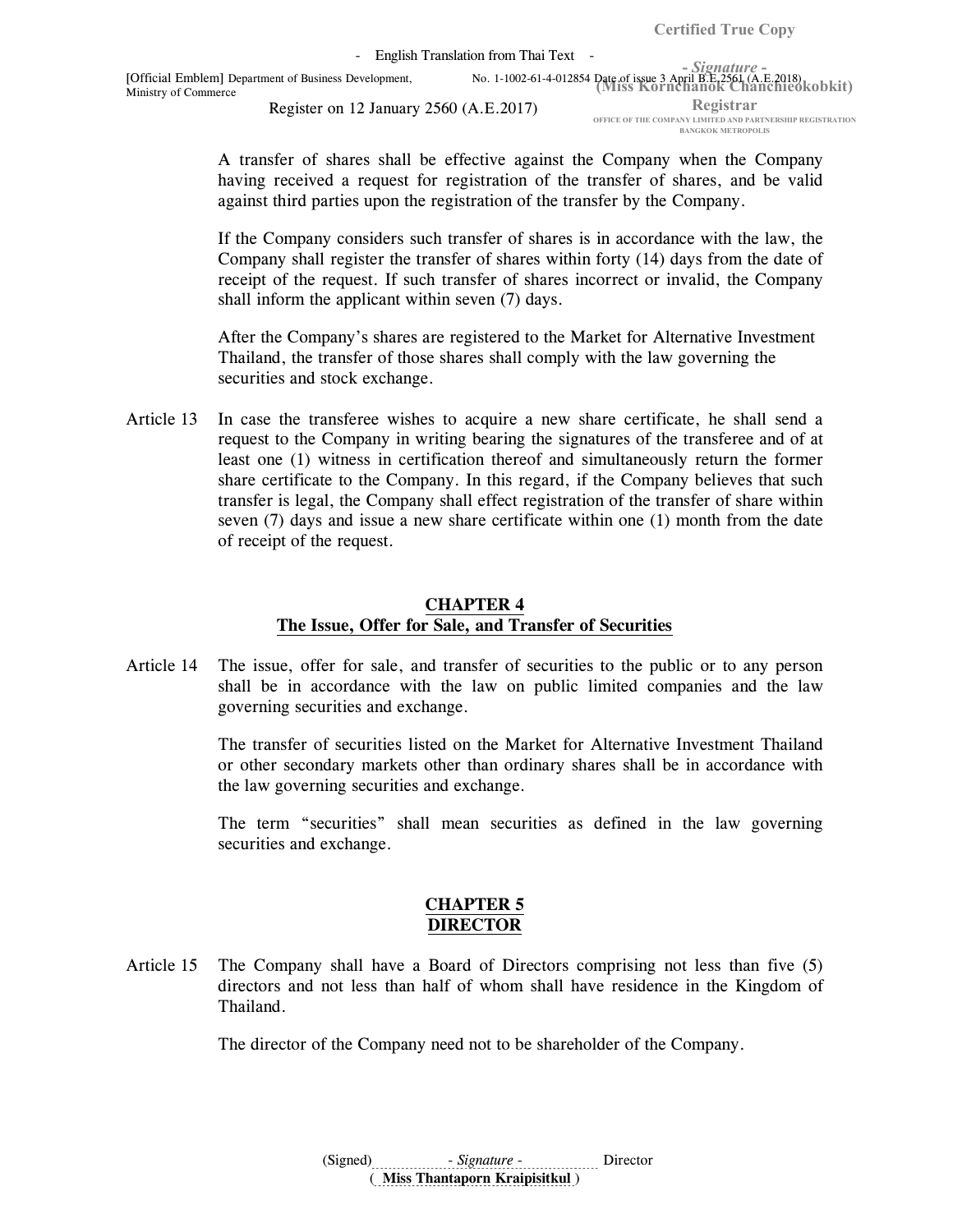- English Translation from Thai Text -

(Miss Kornchanok Chanchieokobkit) [Official Emblem] Department of Business Development, No. 1-1002-61-4-012854 Date of issue 3 April B.E.2561 (A.E.2018) Ministry of Commerce

Register on 12 January 2560 (A.E.2017)

Registrar OFFICE OF THE COMPANY LIMITED AND PARTNERSHIP REGISTRATION BANGKOK METROPOLIS

- Article 16 The directors shall be elected at the shareholder meeting in accordance with the following rules and procedures:
	- (1) A shareholder shall have one (1) vote for one (1) share
	- (2) Each shareholder must exercise all of the votes he or she has under paragraph (1) above to elect one or several persons to be a director or directors and must not allot his or her vote to any person in any number.
	- (3) The persons having the highest number of votes to the lower number of votes in order shall be elected as the directors equal to the number of directors to be elected by the shareholder meeting in such election. In case where the number of votes for the candidates in descending order are equal which would otherwise cause the number of directors to be elected by the shareholder meeting to be exceeded in such election, the Chairman shall have a casting vote.
- Article 17 At every annual general meeting, one-third (1/3) of the directors shall retire from office. If the number of directors cannot be divided into three (3) parts, the nearest to such one-third (1/3) of the directors shall retire from office.

A director who retires from office may be re-elected.

The retirement of directors in the first and second years after registration of the Company shall be effected by drawing lots. In the subsequent years, the directors who has held office the longest shall be retired.

- Article 18 Apart from retirement by rotation, the directors shall vacate office upon:
	- (1) death;
	- (2) resignation;
	- (3) loss of qualifications or disqualification under the law governing public company, and securities and stock exchange;
	- (4) removal by a resolution of the shareholders' meeting under Article 20;
	- (5) removal by a court order.
- Article 19 Any director wishing to resign from office shall submit his resignation letter to the Company and the resignation shall be effective on the date the resignation letter reaching the Company.

 The director who resigned under the first paragraph may notify the Registrar of his resignation for the latter's reference.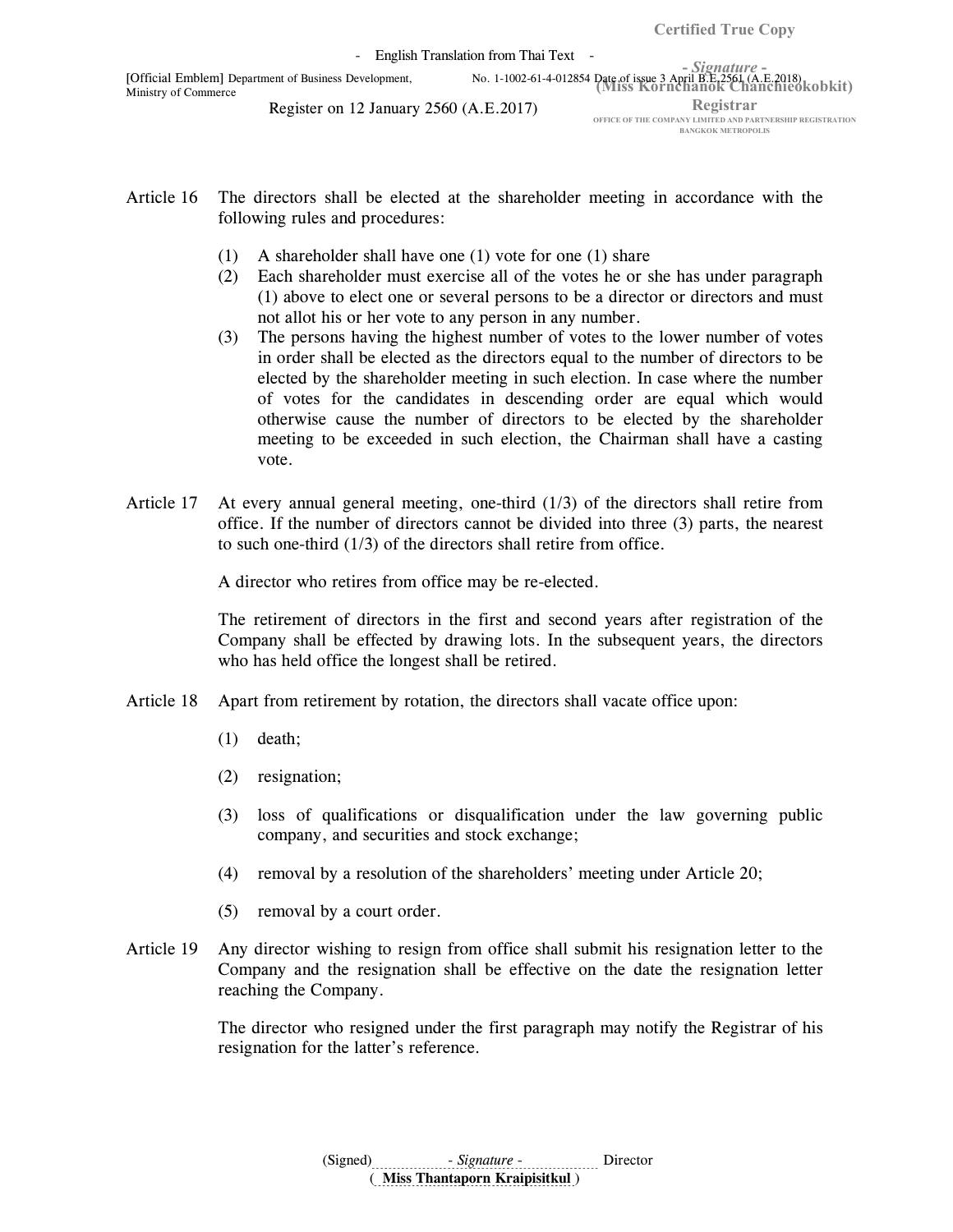- Article 20 The general meeting of shareholders may remove a director before the expiration of his period of office by a majority of not less than three-fourths (3/4) of the shareholders whose shares are calculated totally not less than a half  $(1/2)$  of the share number held by shareholders attending the meeting and entitled to vote.
- Article 21 In case a directorship becomes vacant otherwise than by rotation, the Board of Directors shall elect a person who has a qualification and who is not disqualified under the law governing public company, and securities and stock exchange as replacement at the subsequent meeting of the Board of Directors. Unless the remaining duration of the director's term of office is less than two (2) months, the person so appointed shall retain his office during such time only as the removing director was entitled to retain the same.

 The resolution of the Board of Directors under the foregoing paragraph shall be supported by a vote of not less than three-fourths (3/4) of the remaining directors.

Article 22 The directors shall be entitled to receive remuneration from the Company by means of award, meeting allowance, pension, bonus or any other benefits as approved by the resolution of shareholders meeting of not less than two-third  $(2/3)$  of the shareholders attending the meeting. The remuneration may be fixed sum or subject to any conditions from time to time or for a specified time until changes are made. The Directors shall also have the right to receive allowances and fringe benefits in accordance with the Company's regulations.

> The provision in the first paragraph shall not prejudice the rights of the Company's staff or employees who are appointed to be Directors in respect of their entitlement to receive remuneration and benefits as staff or employees of the Company.

Article 23 The Board of Directors shall elect one director among themselves to be the Chairman of the Board.

> In case the Board of Directors deems it appropriate, the board may elect one or several director(s) as Vice-Chairman of the board who shall have the duties according to the Articles of Association in the business assigned by the Chairman of the Board.

Article 24 At a meeting of the Board of Directors, there shall be directors attending the meeting at not less than a half  $(1/2)$  of the Board of Directors in order to constitute a quorum and the Chairman of the Board of Directors shall be the Chairman of the meeting. In the event that the Chairman is absent or is unable to discharge its duties, if a Vice-Chairman is present, he shall take the chair, if there is no Vice-Chairman or if there is one but he is unable to discharge his duties, the directors present at the meeting shall elect one among themselves to be the chairman of that meeting.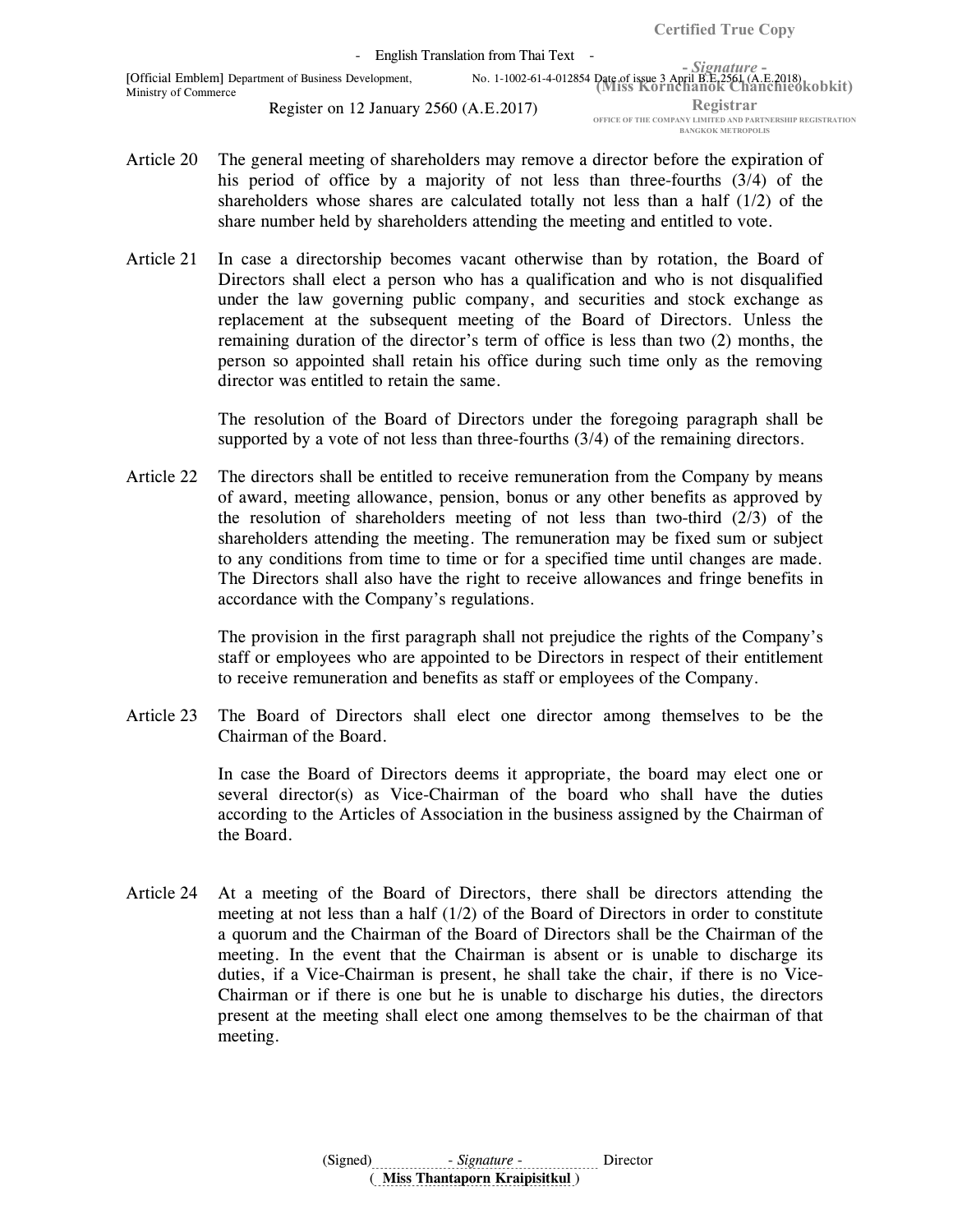OFFICE OF THE COMPANY LIMITED AND PARTNERSHIP REGISTRATION BANGKOK METROPOLIS

 Decisions of the meeting shall be made by majority vote. Each director shall have one vote, but the directors who have interests in any matter shall have no right to vote on such matter. In case of an equality of votes, the chairman of the meeting is entitled to a casting vote.

- Article 25 In summoning for a meeting of the Board of Directors, the Chairman or the person assigned by him shall submit notices of the meeting to the directors not less than seven (7) days prior to the date of the meeting. However, in case of necessity and urgency for the purpose of maintaining the rights or interests of the Company, the summon for a meeting may be made by other methods and the date of the meeting may be fixed sooner.
- Article 26 The directors shall faithfully and carefully carry on obligations according to laws, objectives, and Articles of Association of the Company as well as the Resolutions of the Meeting of Shareholders for the benefit of the Company.
- Article 27 No Director shall operate any competitive business or become a partner in an ordinary partnership or an unlimited partner in a registered ordinary partnership or a director in any private limited company or public limited company which operates the same business as the Company does, whether for his/her own or other persons' benefits, unless he/she has already notified this matter to the shareholders' meeting before the approval of a resolution for his/her appointment.
- Article 28 The director shall notify the Company without delay in the event that the directors have a director or indirect interest in any contract which is made by the Company, or there is an increase or decrease in the number of shares or debentures of the Company or its affiliated held by the directors.
- Article 29 The meeting of the Board of Directors shall be hold at least every three (3) months in the area where the headquarters of the Company is located or at any adjacent provinces or any other localities. Date, time and location shall be as prescribed by the Chairman.
- Article 30 The directors authorized to sign to bind the company shall be two directors jointly signing under affixment of the Company's seal.

 The Board of Directors may determine the names of the directors authorized to sign to bind the Company.

# CHAPTER 4 GENERAL MEETING OF SHAREHOLDERS

Article 31 The Board of Directors shall arrange for an Annual General Meeting of Shareholders within four (4) months from the last day of the fiscal year of the Company.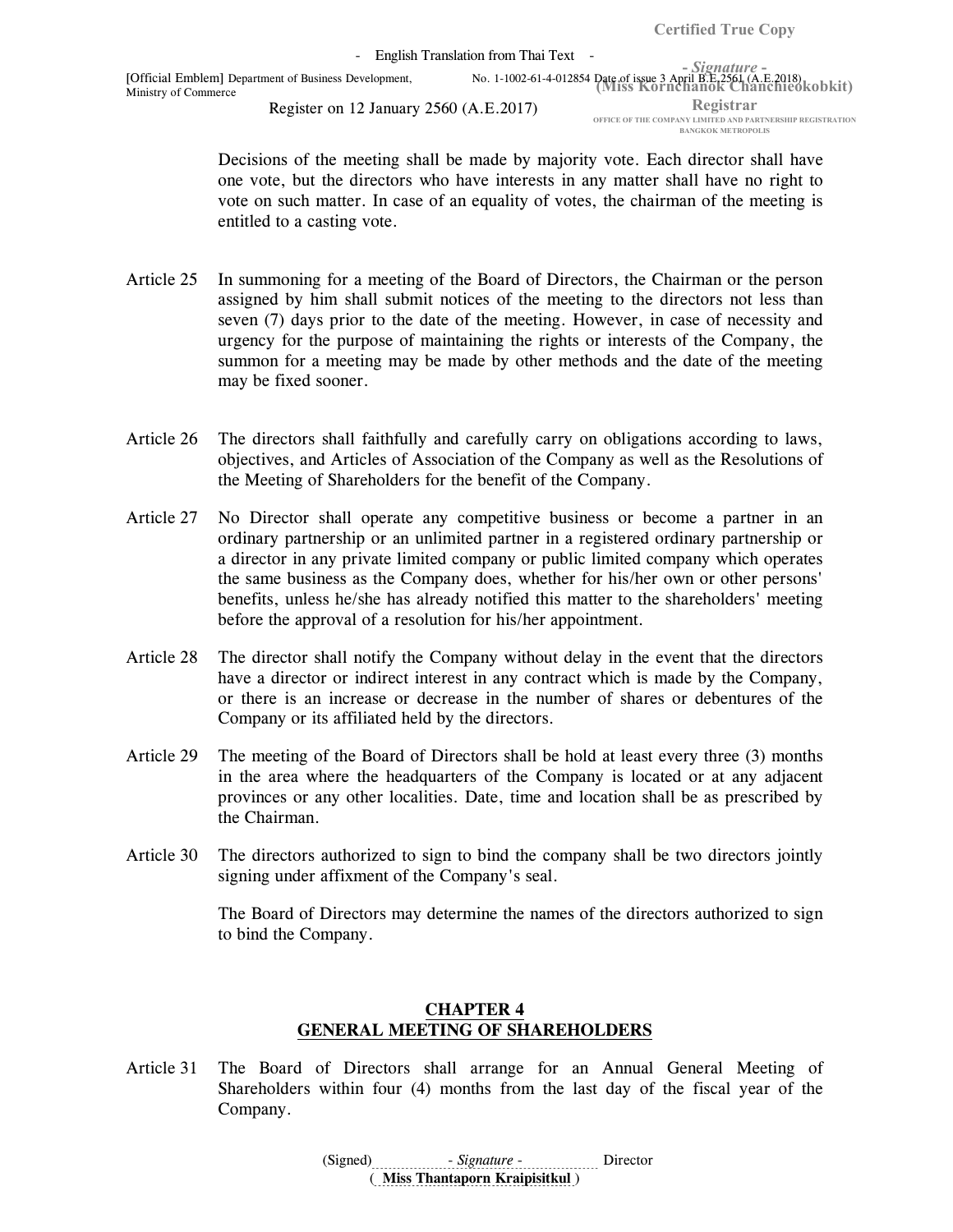- Signature - (Miss Kornchanok Chanchieokobkit) [Official Emblem] Department of Business Development, No. 1-1002-61-4-012854 Date of issue 3 April B.E.2561 (A.E.2018) Registrar - English Translation from Thai Text -Ministry of Commerce Register on 12 January 2560 (A.E.2017)

OFFICE OF THE COMPANY LIMITED AND PARTNERSHIP REGISTRATION BANGKOK METROPOLIS

 The Meeting of Shareholders other than that in the first paragraph shall be called the Extraordinary General Meetings of Shareholders. The Board of Directors may summon an Extraordinary General Meeting of Shareholders whenever the Board thinks appropriate.

 The shareholders holding shares altogether at not less than one-fifth (1/5) of the total number of shares sold or not less than twenty five (25) shareholders holding shares altogether at not less than one-tenth (1/10) of the total number of shares sold may submit their names in a letter requesting the Board of Directors to summon an Extraordinary General Meeting of Shareholders at any time but they shall give express reasons for such request in the said letter. In such case, the Board of Directors shall arrange for the meeting of shareholders to be held within one (1) month from the date of receipt of such request from the shareholders.

Article 32 In summoning a shareholder meeting, the Board of Directors shall prepare a written notice summoning the meeting stating the place, date, time, agenda of the meeting and the matters to be proposed to the meeting with reasonable details by indicating clearly whether such matters are proposed for information, for approval or for consideration as the case may be including opinions of the Board of Directors with respect to the said matters and the said notice shall be served on the shareholders for their information not less than seven (7) days prior to the date of the meeting and shall also be published in a newspaper for three (3) consecutive days and not less than three (3) days prior to the date of the meeting.

> A place of the meeting under paragraph one shall be in the locality in which the head or branch office of the Company is located or any other place as the Board of Directors may designate.

Article 33 At a shareholder meeting, there must be not less than twenty-five (25) shareholders and proxies (if any) present or not less than one half of the total number of shareholders holding shares amounting to not less than one-third  $(1/3)$  of the total number of shares sold in order to form a quorum.

> At any shareholder meeting, when one (1) hour has passed since the time specified for the meeting, the number of shareholders present at the meeting remains inadequate to form a quorum as specified in the preceding paragraph and if such shareholders meeting was called at the request of the shareholders, such meeting shall be canceled. If such meeting was not called at the request of the shareholders, the meeting shall be summoned once again and the notice summoning such meeting shall be served on the shareholders not less than seven (7) days prior to the date of the meeting. In the subsequent meeting, a quorum is not required.

Article 34 The Chairman of the Board of Directors shall be the Chairman of the shareholder meeting. In case where the Chairman is not present at a meeting or cannot perform his or her duties, if there is a Vice-Chairman, the Vice-Chairman shall be the Chairman. If there is no such Vice-Chairman or if there is but such Vice Chairman cannot perform his or her duties, the shareholders present at the meeting shall elect one shareholder to be the Chairman of the meeting.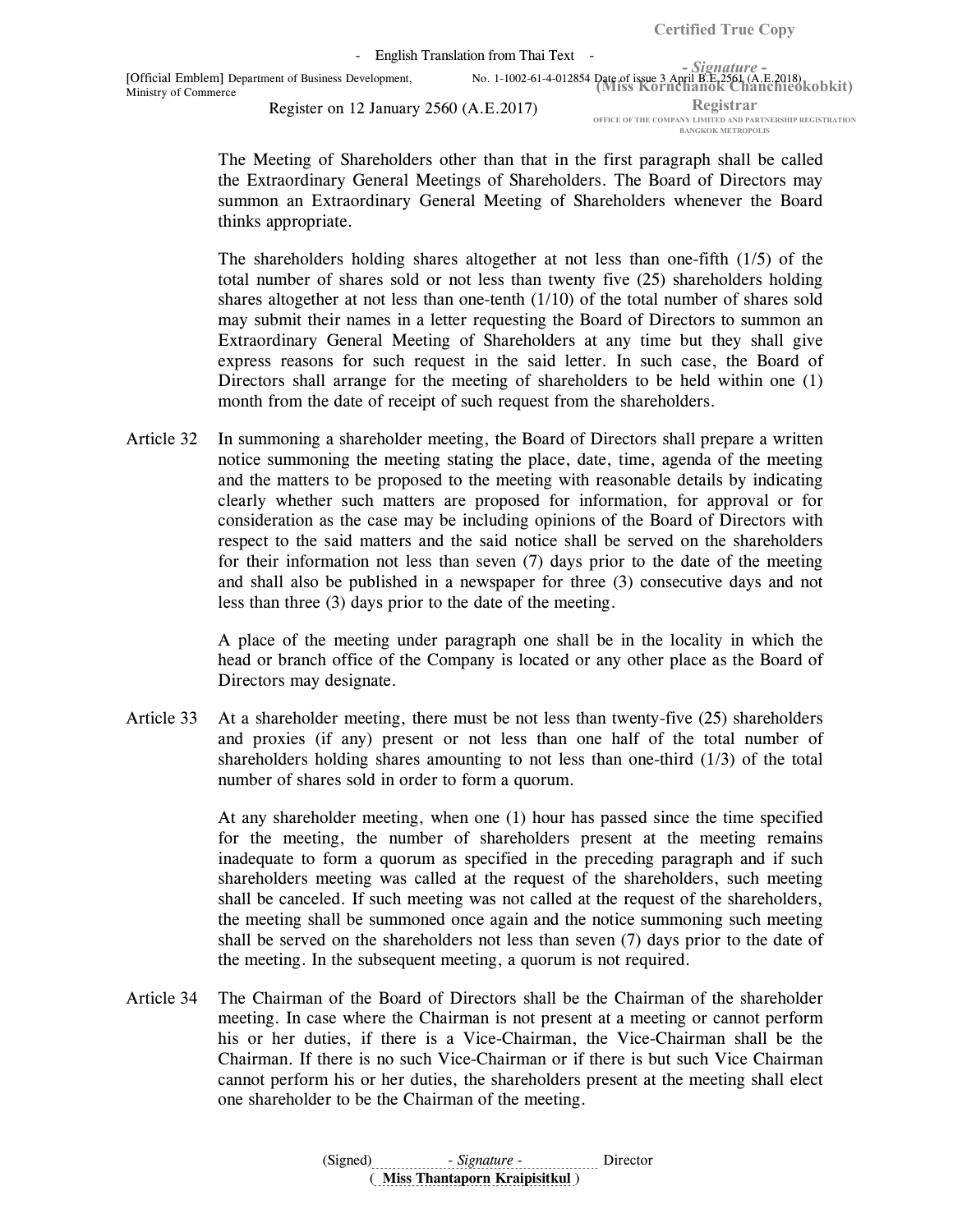- Signature - (Miss Kornchanok Chanchieokobkit) [Official Emblem] Department of Business Development, No. 1-1002-61-4-012854 Date of issue 3 April B.E.2561 (A.E.2018) Registrar - English Translation from Thai Text -Ministry of Commerce Register on 12 January 2560 (A.E.2017)

OFFICE OF THE COMPANY LIMITED AND PARTNERSHIP REGISTRATION BANGKOK METROPOLIS

- Article 35 In casting a vote, one (1) share is equal to one (1) vote. Any shareholder having special interests in any matter to be resolved by the meeting shall not be entitled to vote on such matter, except for the votes on the election of the directors. A resolution of the shareholder meeting shall consist of the following votes.
	- 1) In an ordinary event, the majority vote of the shareholders present at the meeting and entitled to vote is required. If there is a tie vote, the Chairman of the meeting shall have a casting vote.
	- 2) In the following events, a vote of not less than three-fourth (3/4) of the total number of votes of the shareholders present at the meeting and entitled to vote is required:
		- a. the sale or transfer of the whole or material parts of the business of the Company to other persons;
		- b. the purchase or acceptance of transfer of the business of other companies or private companies by the Company;
		- c. the conclusion, amendment or termination of contracts with respect to the lease of the whole or material parts of the business of the Company, the assignment of the management of the business of the Company to other persons or the amalgamation of the business with other persons with the purpose of profit and loss sharing;
		- d. the amendment of the Memorandum or Articles of Association of the Company;
		- e. the increase and reduction of a capital or issuance of debentures of the Company;
		- f. the amalgamation or dissolution of the Company;
		- g. issuance of debentures;
		- h. Merger and Acquisition.
- Article 36 Transactions to be conducted at the Annual General Meeting are as follows:
	- (1) Review of the report of the Board of Directors covering work done during the preceding year as proposed to the meeting by the Board;
	- (2) Considering and approving the financial statements and profit and losss statement of the past fiscal year;
	- (3) Considering the allocation of profit and reserve fund;
	- (4) Election of new directors in place of those who must retire on the expiration of their terms;
	- (5) Considering the fixing the director remuneration;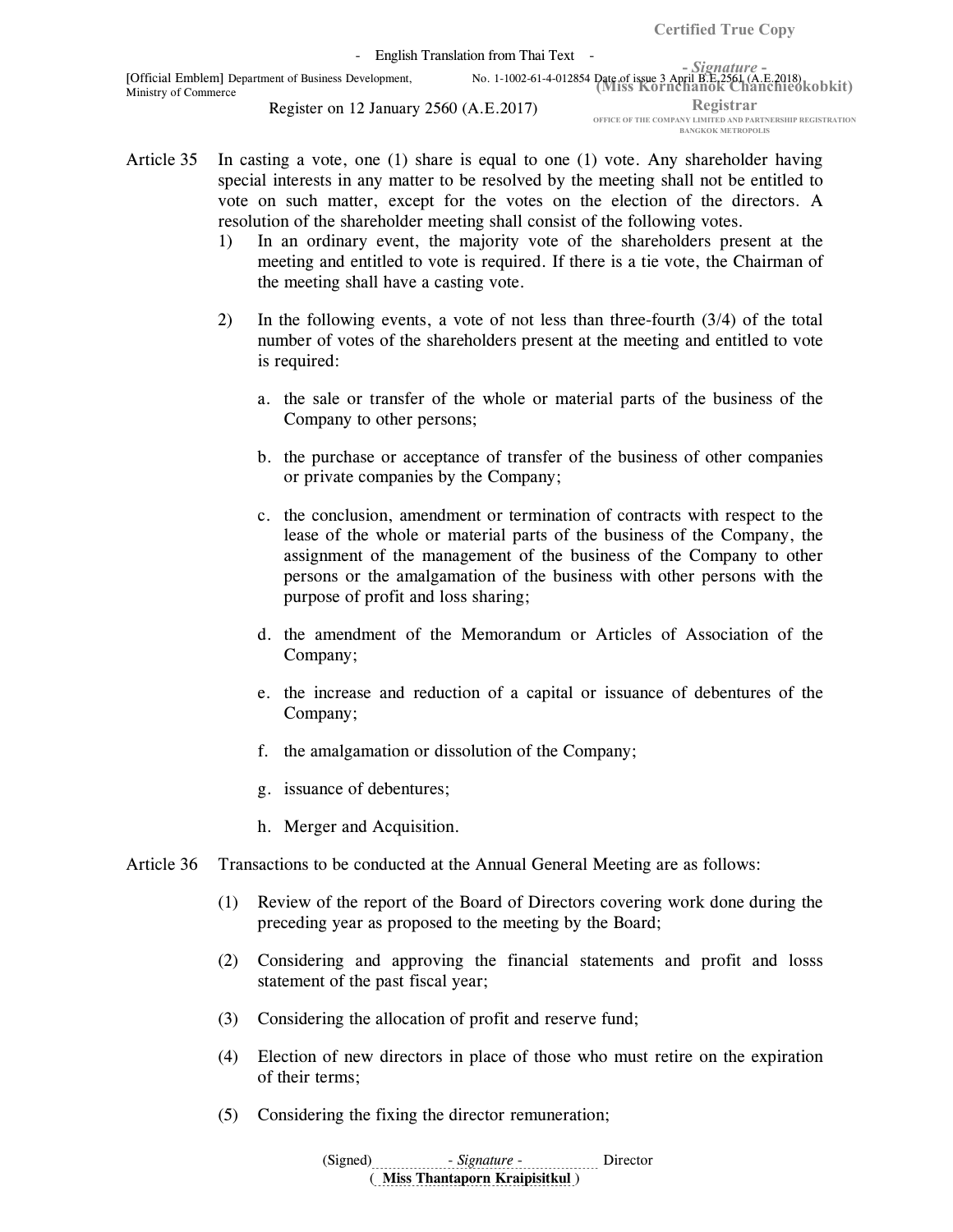- English Translation from Thai Text -

(Miss Kornchanok Chanchieokobkit) [Official Emblem] Department of Business Development, No. 1-1002-61-4-012854 Date of issue 3 April B.E.2561 (A.E.2018) Ministry of Commerce

Register on 12 January 2560 (A.E.2017)

Registrar OFFICE OF THE COMPANY LIMITED AND PARTNERSHIP REGISTRATION BANGKOK METROPOLIS

(6) Appointment of the auditor and setting of the audit fee;

(7) Other business.

### CHAPTER 7 REGULATIONS AND MANAGEMENT OF THE SUBSIDIARY AND ASSOCIATED **COMPANY**

Article 37 This chapter aims at providing both direct and indirect measures and mechanisms for the Company to regulate and manage the Subsidiary and Associated Company and ensure their compliance with the measures and mechanisms as if they are the Company's entities. The chapter also intends to assure that the Subsidiary and Associated Company comply with the law on public limited companies, and the law on the securities and the exchange, other relevant laws, and notifications, rules, and regulations of the Capital Market Supervisory Board, the Securities and Exchange Commission, and the Stock Exchange of Thailand.

> According to this Chapter, the Subsidiary and the Associated Company of the Company cannot undertake a certain transaction that is deemed to have a significant impact on its financial status and earnings performance unless such a transaction is beforehand approved by the Company's Board of Directors' meeting or shareholders' meeting (as the case may be). In that case, the Company has to hold a Board of Directors' meeting and/or a shareholders' meeting to deliberate and approve the transaction before the Subsidiary and/or the Associated Company holds its Board of Directors' meeting and/or shareholders' meeting to approve the transaction and/or before the Subsidiary and Associated Company undertakes the transaction. In doing this, the Company has to disclose information and comply mutatis mutandis with rules, regulations, conditions, and procedure pertaining to the transaction that needs approval as prescribed in the public limited companies, and the law on the securities and the exchange, other relevant laws, and notifications, rules, and regulations of the Capital Market Supervisory Board, the Securities and Exchange Commission, and the Stock Exchange of Thailand.

> All provisions under this Chapter is enforceable on the condition that the Company remains the parent company of the Subsidiary and/or the Associated Company (if any), provided that, as far as, it shall not contrast or conflict with any laws, rules or regulations of the foreign laws and/or the article of association of such company, and does not affect or cause the Subsidiary and/or the Associated Company of the Company in overseas to comply with any obligation or take any action in addition to the requirement under the related laws or regulations and does not cause the Subsidiary and/or the Associated Company of the Company in overseas to lose any privilege under the foreign laws.

> However, in case the Company cannot manage the Subsidiary and/or the Associated Company to comply with the provisions under this Chapter as a result of the laws of the country where the Subsidiary and/or the Associated Company is located, the Company shall procure other measures in attempt to ensure that there is a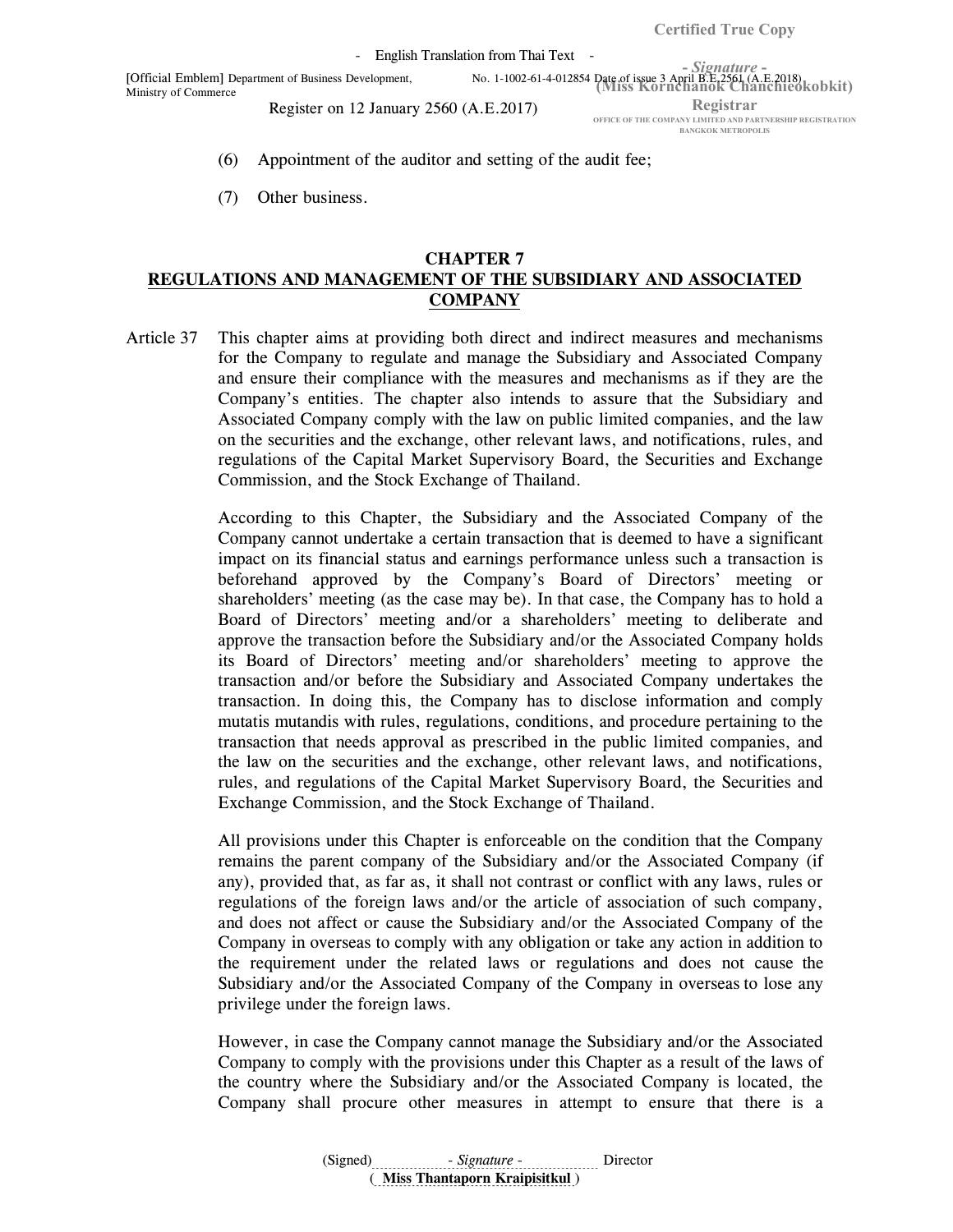- Signature - (Miss Kornchanok Chanchieokobkit) [Official Emblem] Department of Business Development, No. 1-1002-61-4-012854 Date of issue 3 April B.E.2561 (A.E.2018) - English Translation from Thai Text -Ministry of Commerce

Register on 12 January 2560 (A.E.2017)

Registrar OFFICE OF THE COMPANY LIMITED AND PARTNERSHIP REGISTRATION BANGKOK METROPOLIS

mechanisms for the Company to regulate, control and responsible for the operation of the Subsidiary and Associated Company which operate the main business of the Company as if they are the Company's entities, including procure measures to monitor the management of such company in attempt to protect the company's interest in investment of the Company, provided that the Subsidiary and Associated Company which operate the main business of the Company shall has the same meaning as defined in Notification of Capital Market Supervisory Board No. TorJor 39/2559 and the amendment.

- Article 38 The following transactions of the Subsidiary and/or Associated Company (if any) have to be approved by the Company's Board of Directors meeting and/or shareholders' meeting (as the case may be) before the Subsidiary and/or the Associated Company holds its Board of Directors' meeting and/or shareholders' meeting to approve the transaction(as the case may be).
	- (1) The transaction that must be approved by the Board of Directors' meeting of the Company:
		- (a) Appointing or nominating the person as directors or executives of the Subsidiary and/or Associated Company (if any) at least pro rata to the number of shares held in such the Subsidiary and/or Associated Company (if any). Voting made by the appointed or nominated directors and executives at the Subsidiary and/or Associated Company's Board of Directors' meeting regarding its general management and normal business operation is at their discretion, as deemed appropriate by the Subsidiary and/or Associated Company's directors and executives, for the best interest of the Company, Subsidiary and/or Associated Company (if any) except for voting on the issues specified in this Article 38.

The appointed or nominated person as the director or executive as prescribed in the above paragraph shall be listed in the White List have necessary qualifications, roles, duties and responsibilities, and not have prohibited characteristics as specified in the Notification of the Securities and Exchange Commission concerning stipulation on distrustful characteristics of a company's director and executive.

- (b) Approval on the annual dividend payment and/or the interim dividend payment (if any) of the Subsidiary and/or Associated Company (if any);
- (c) Amendment to the Articles of Association of the Subsidiary and/or Associated Company (if any), except for the amendment to significant issues as specified in  $(2)(e)$ ;
- (d) Approval on the annual budget of the Subsidiary and/or Associated Company (if any);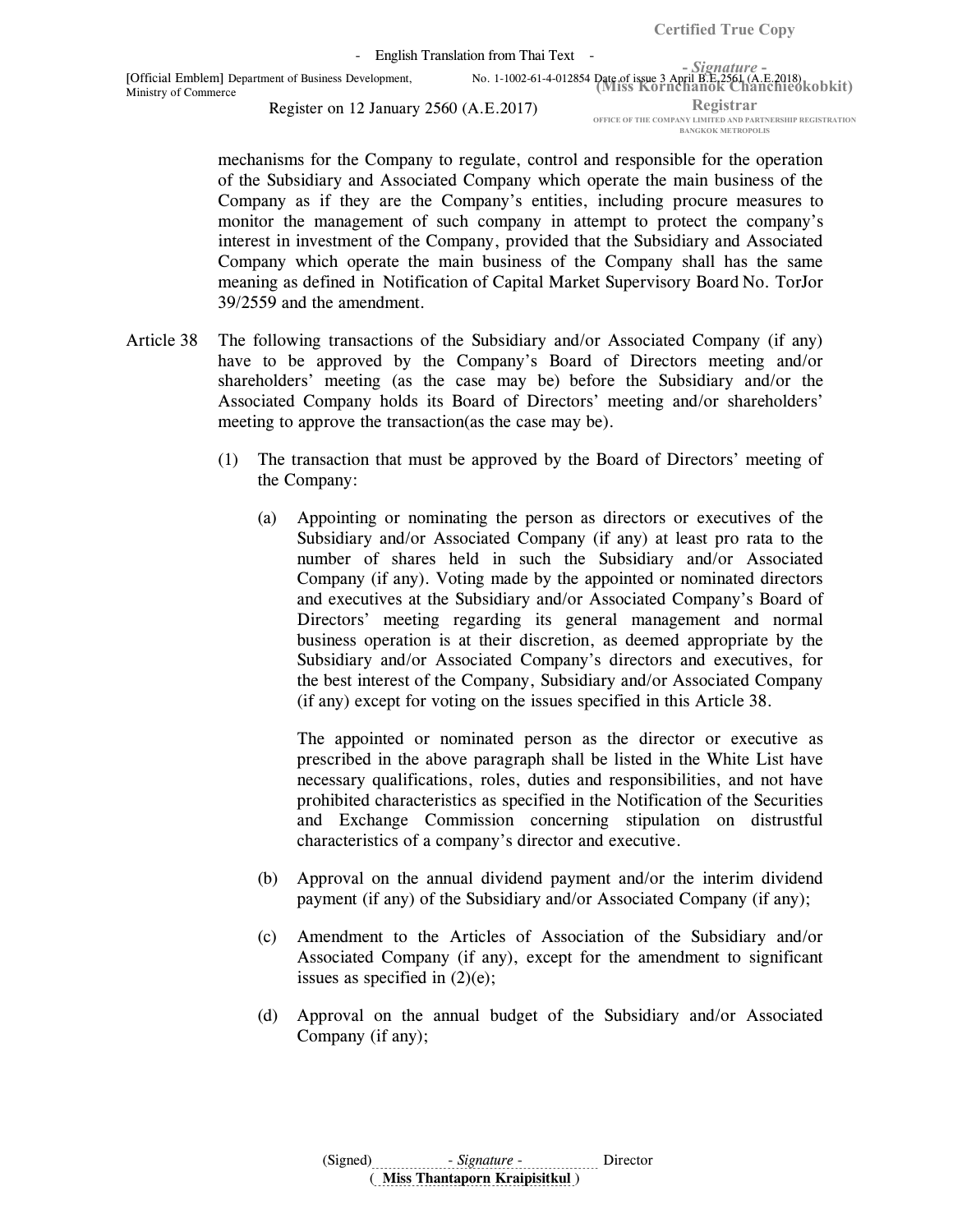Certified True Copy

- English Translation from Thai Text -

Ministry of Commerce

- Signature - (Miss Kornchanok Chanchieokobkit) [Official Emblem] Department of Business Development, No. 1-1002-61-4-012854 Date of issue 3 April B.E.2561 (A.E.2018) Registrar Register on 12 January 2560 (A.E.2017)

OFFICE OF THE COMPANY LIMITED AND PARTNERSHIP REGISTRATION BANGKOK METROPOLIS

(e) Appointment of the auditor of the Subsidiary and/or Associated Company (if any) only in the case that such auditor is not belong to the audit firm which is a full member of the network of the auditor of the Company, if such appointment is not comply with the auditor appointment method of the Company in which the auditor of the Subsidiary and/or Associated Company (if any) shall be belong to the audit firm under the same network of the auditor of the Company.

The transactions from (f) to (i) are deemed material transaction which may cause significant impact to the financial status and operation performances of the Subsidiary. Therefore, before the Board of Directors' Meeting of the Subsidiary is held, the directors and executives of the Subsidiary who are appointed by the company must be approved by the Board of Directors of the Company in advance before casting their votes in such transaction, and to apply the rules stipulated in the relevant Notification of the Capital Market Supervisory Board and the Notification of the Stock Exchange of Thailand, subject: the acquisition or disposal of asset and/or the connected transaction (as the case may be), mutatis mutandis, provided that the evaluated value of the transaction of the subsidiary, when compared with the value of the company under such rules, shall meet the criteria to be approved by the Board of Directors of the Company. Such transactions are as follows:

- (f) The Subsidiary enter into a related party transaction or the transaction relating to the acquisition of disposal of asset of the Subsidiary which including but not limited to the following;
	- (1) the transfer or waiver of any benefit including waiver of right of claim against any person who cause damage to the Subsidiary.
	- (2) the sale or transfer of the whole or material parts of the business of the Subsidiary to other persons;
	- (3) the purchase or acceptance of transfer of the business of other companies by the Subsidiary;
	- (4) the execution, amendment or termination of contracts with respect to the lease of the whole or material parts of the business of the Subsidiary, the assignment of the management of the business of the Subsidiary to other persons or the amalgamation of the business with other persons;
	- (5) The lease or lease out the whole or material parts of business or asset of the Subsidiary;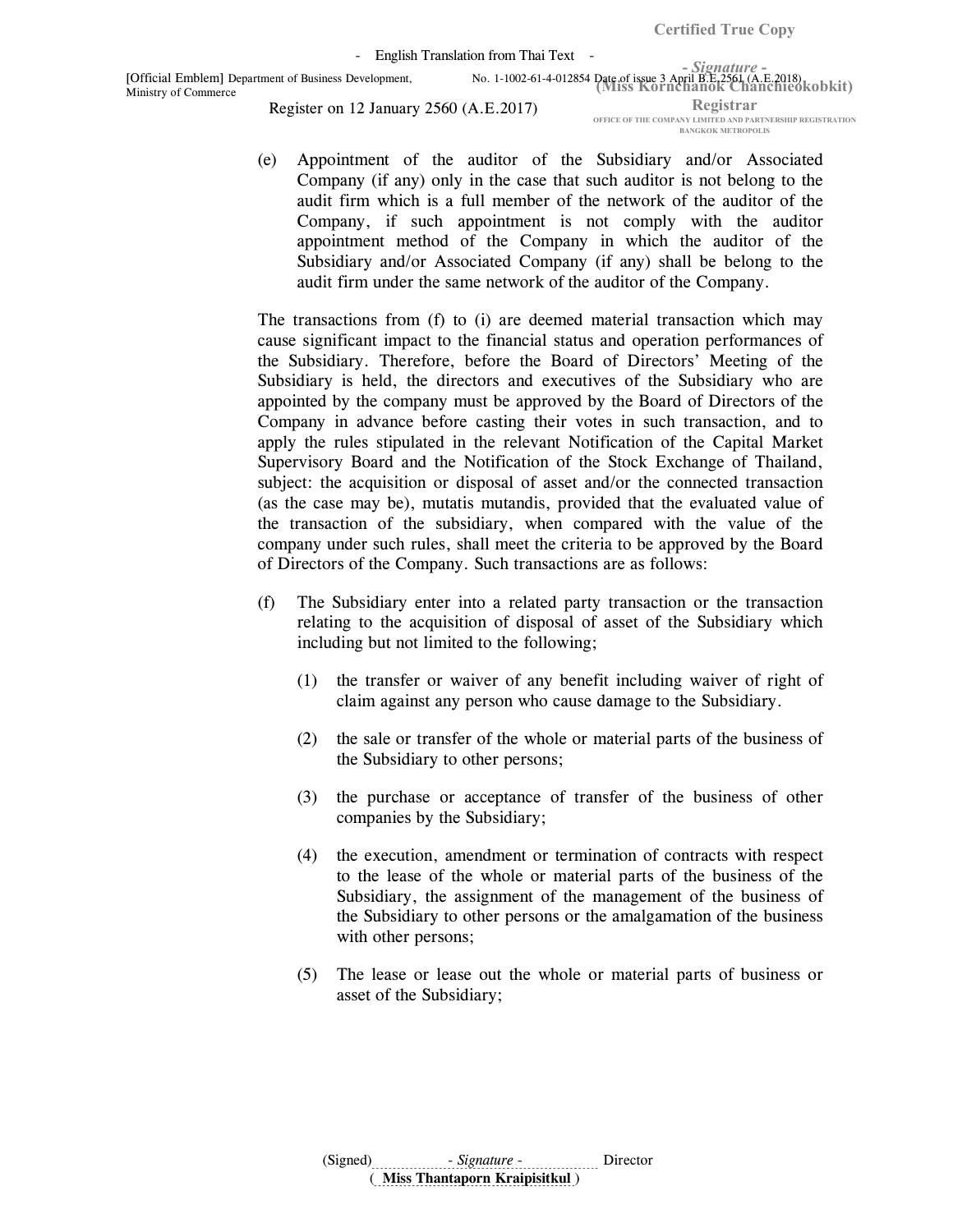Registrar OFFICE OF THE COMPANY LIMITED AND PARTNERSHIP REGISTRATION BANGKOK METROPOLIS

- (g) Borrowing, lending, granting credit, providing guarantee, undertaking any juristic act binding the Subsidiary to expose to greater financial burden, or to grant financial support in any form to other person, which are not in a normal cause of business of the Subsidiary;
- (h) Dissolution of the Subsidiary;
- (i) Other transactions that are not in the normal cause of business of the subsidiary and which may cause significant impact on the subsidiary
- (2) Transactions that require approval from the shareholders' meeting of the Company before entering into such transactions;
	- (a) a related transaction or the transaction party relating to the acquisition or disposal of asset of the Subsidiary, provided that the evaluated value of the transaction of the subsidiary, when compared with the value of the company under such rules, shall meet the criteria to be approved by the shareholders' meeting of the company (by applying the rules stipulated in the relevant Notification of the Capital Market Supervisory Board and the Notification of the Stock Exchange of Thailand, subject: the acquisition or disposal of asset and/or the related transaction (as the case may be), mutatis mutandis).
	- (b) Capital increase by issuing new increased shares and the allocation of shares of the Subsidiary, including the reduction of registered capital of the Subsidiary, which is not in proportion to the former shareholding of the shareholders or any action which results in the collective voting rights of the Company, direct and/or indirect, at the shareholders' meeting of the Subsidiary, decreasing more than the proportion stipulated by the laws controlling the Company and the Company has not authority to control the Subsidiary, provided that the evaluated value of the transaction of the subsidiary, when compared with the value of the company under such rules, shall meet the criteria to be approved by the shareholders' meeting of the company (by applying the rules stipulated in the relevant Notification of the Capital Market Supervisory Board and the Notification of the Stock Exchange of Thailand, subject: the acquisition or disposal of asset and/or the related transaction (as the case may be), mutatis mutandis).
	- (c) Dissolution of the Subsidiary provided that the evaluated value of the transaction of the Subsidiary when compared with the value of the company under the rules stipulated in the relevant Notification of the Capital Market Supervisory Board and the Notification of the Stock Exchange of Thailand, subject: the acquisition or disposal of asset and/or the connected transaction (as the case may be), mutatis mutandis, such value shall require an approval of the shareholders' meeting of the company;
	- (d) a transaction which is not a normal business transaction of the Subsidiary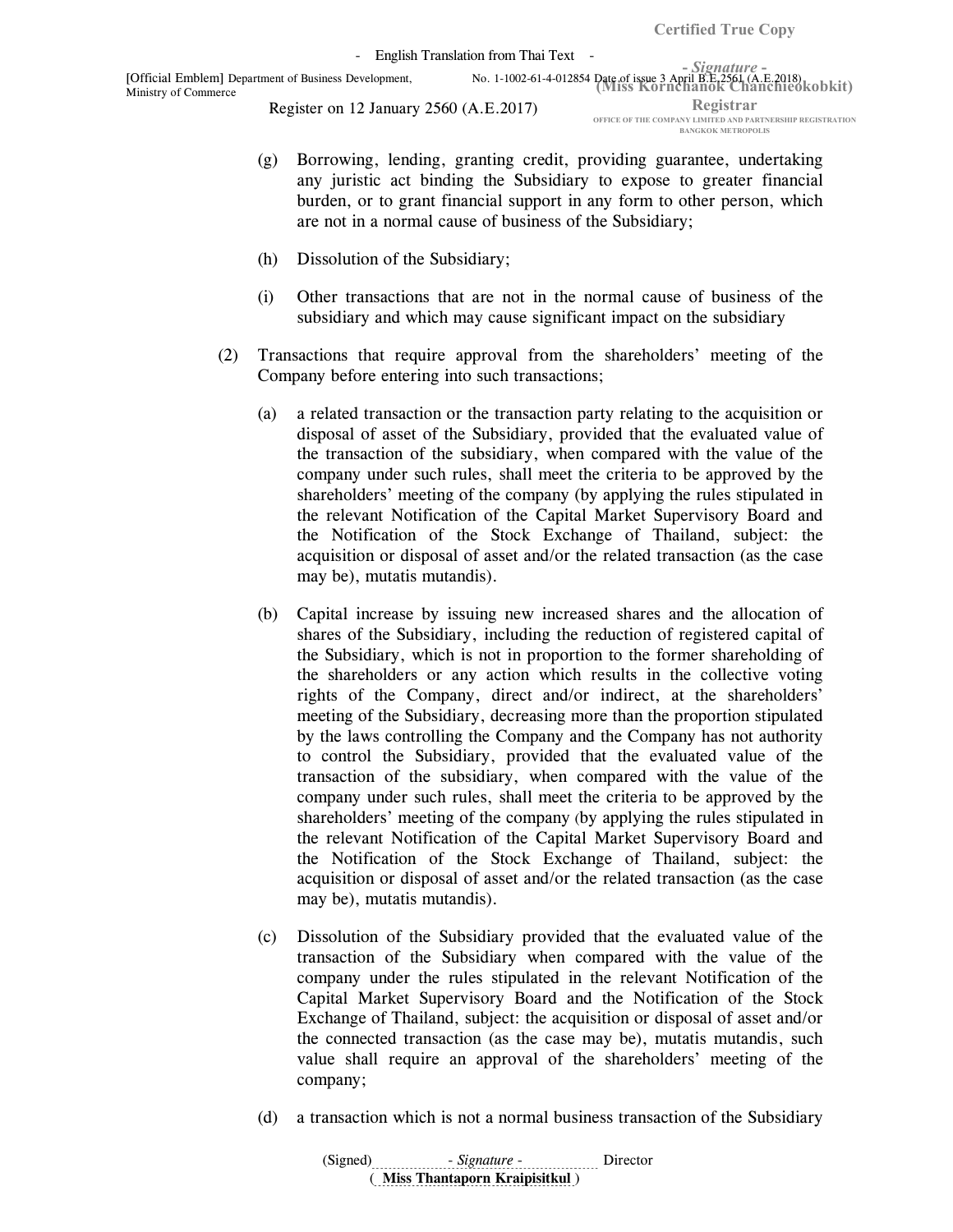- English Translation from Thai Text -

Register on 12 January 2560 (A.E.2017)

Registrar OFFICE OF THE COMPANY LIMITED AND PARTNERSHIP REGISTRATION BANGKOK METROPOLIS

- Signature -

and which could cause significant impact on the Subsidiary; provided that the evaluated value of such transaction which is not a normal business transaction of the Subsidiary when compared with the value of the company under the rules stipulated in the relevant Notification of the Capital Market Supervisory Board and the Notification of the Stock Exchange of Thailand, subject: the acquisition or disposal of asset and/or the related transaction (as the case may be), mutatis mutandis, such value shall require an approval of the shareholders' meeting of the company;

- (e) Amendment to the Articles of Association of the Subsidiary, which may cause significant impact on the financial status or the operation performance of the Subsidiary, including but not limited to the amendment to the Articles of Association of the Subsidiary that will affect the right of the Company the voting of the director nominated by the company; the voting of the Company in the shareholders' meeting of the Subsidiary and/or the declaration of dividend payment of the Subsidiary, etc.
- Article 39 The directors of the Company have to ensure that the Subsidiary has an internal control system, a risk management system, and a corruption prevention system. In addition, there should be suitable concise and effective measures to monitor the Subsidiary and Associated Company's performance to assure their compliance with the Company's policies, Articles of Association in this Chapter 7, law and the Principles of Good Corporate Governance for listed Companies, and relevant notifications, rules, and regulations of the Capital Market Supervisory Board, the Securities and Exchange Commission, and the Stock Exchange of Thailand. The Company also has to ensure that the Subsidiary and/or Associated Company disclose information concerning related transactions, and/or acquisition or disposition of assets, and/or other transactions that shall have a significant impact on the Company and other acts to be in compliance with the Regulations and Management of the Subsidiary and Associated Company specified in this Chapter 7 with completeness and accuracy.
- Article 40 The directors or executives of the Subsidiary and/or Associated Company has the following duties:
	- (1) To disclose information in relation to the financial position and performance, related party transaction of the Company and/or Subsidiary, including the acquisition of disposal of asset that shall have a significant impact to the Company and/or Subsidiary with completeness, accuracy and within the reasonable period as specified the Company. The board of directors of the Company and/or Subsidiary shall consider the related party transaction in relation to the acquisition of disposal of asset that shall have a significant impact to the Company and/or Subsidiary by applying mutatis mutandis to the related notifications of the Capital Market Supervisory Board and the Securities and Exchange Commission.
	- (2) To disclose and report to the Board of Directors of the Company and/or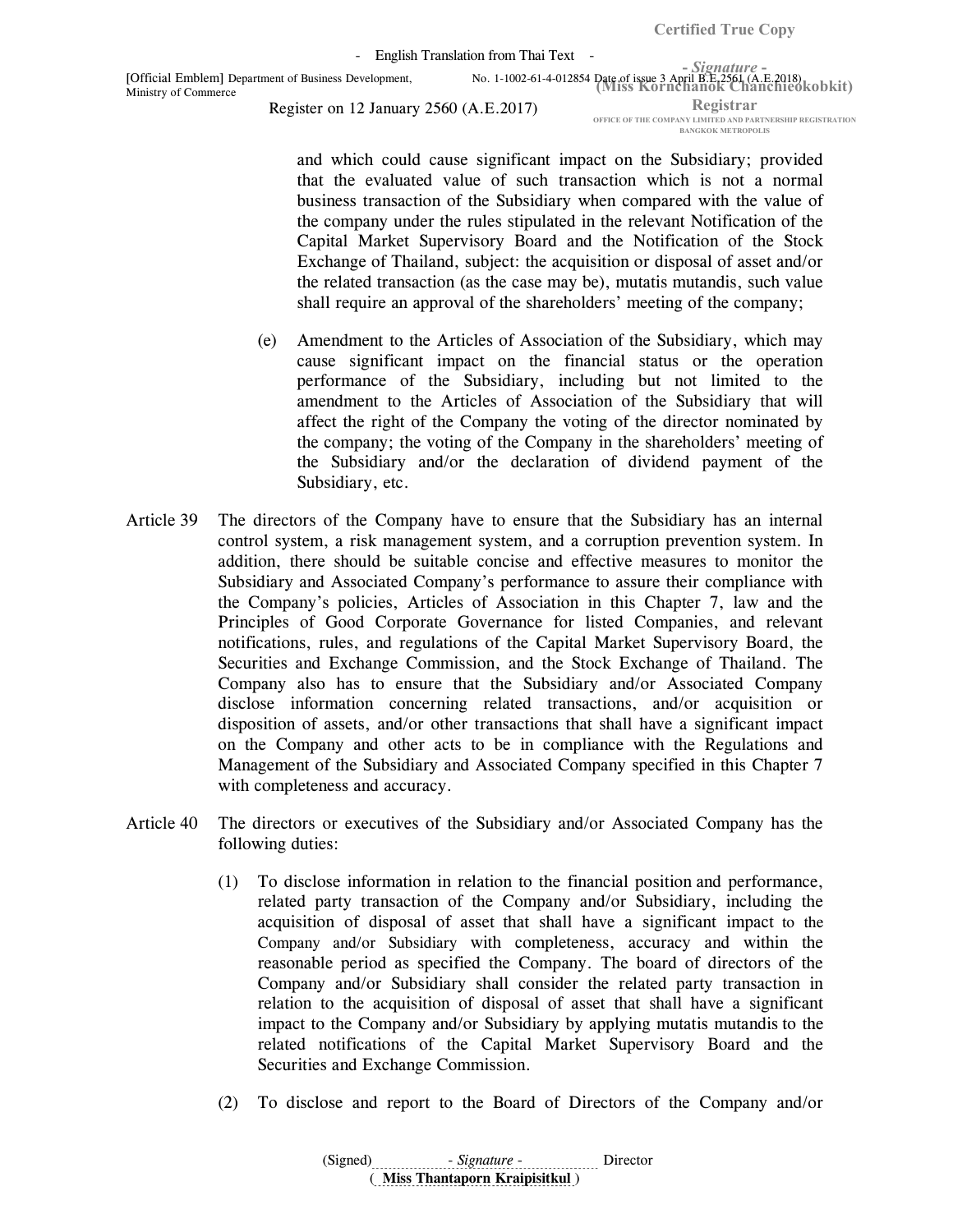- English Translation from Thai Text -

(Miss Kornchanok Chanchieokobkit) [Official Emblem] Department of Business Development, No. 1-1002-61-4-012854 Date of issue 3 April B.E.2561 (A.E.2018) Ministry of Commerce

Register on 12 January 2560 (A.E.2017)

Registrar OFFICE OF THE COMPANY LIMITED AND PARTNERSHIP REGISTRATION BANGKOK METROPOLIS

- Signature -

Subsidiary on their own or their related persons' vested interest involved with the relationship and transaction with the Company and/or Subsidiary in which it may cause the conflict of interest and avoidance of the report that may cause the conflict of interest of the Company and/or Subsidiary. The Board of Director of the Company and/or Subsidiary have a duty to report such information to the Board of Director of the Company and/or Subsidiary within the period specified by the Company as the information for making decision or approval considering the Company's and Subsidiary's interest.

The director and executive of the Company and/or Subsidiary shall have no right to vote on the matter which they have interests or there is a conflict of interest, whether directly or indirectly.

The following actions which shall cause the director, executive or related party to the Company and/or Subsidiary to get any financial benefit other than it should be get in normal business or cause any damages to the Company and/or Subsidiary, it shall be deemed that such action is materially conflict of interest of the Company.

- (a) The transaction between the Company and/or Subsidiary and director, executive or related party which is not comply with the rule on related party transaction;
- (b) Using of the Company and/or Subsidiary, except for the information which has been publicly disclose.
- (c) Using of the asset or business opportunity of the Company and/or Subsidiary in the same manner as the Company and/or Subsidiary (as the case may be) and such action violates the rule or general rule as stipulated by Capital Market Supervisory Committee.
- (3) To timely disclose the business plan, expansion of the business, mega project and including the joint investment with the other entrepreneur to the Company in the performance report as specified by the Board of Director, and to explain and/or submit any supporting document for consideration as requested by the Company.
- (4) To report the information or document in related to the operation to the Company as reasonably request.
- (5) To explain and/or submit any related document to the Company in the event the Company find any significate issue.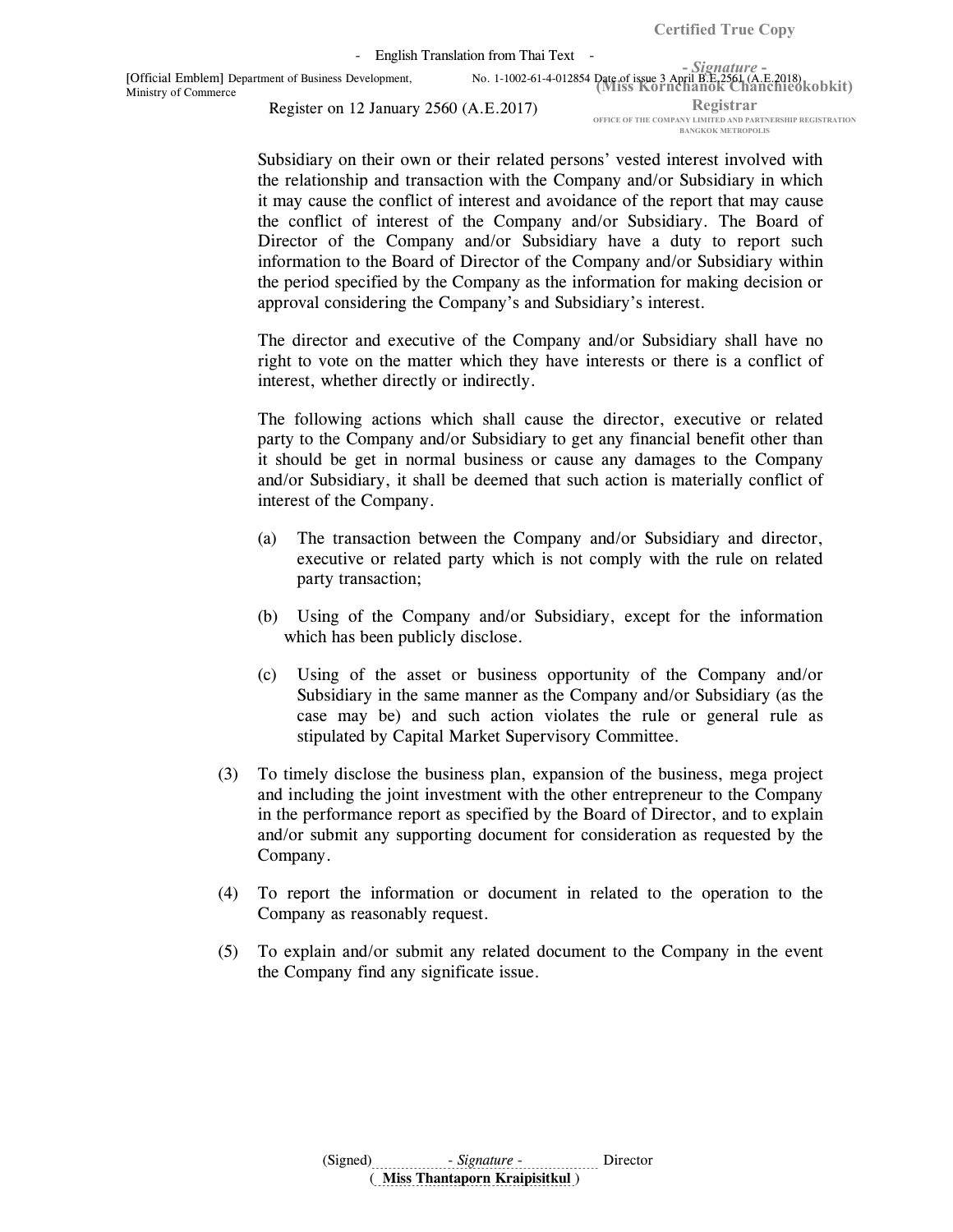- English Translation from Thai Text -

(Miss Kornchanok Chanchieokobkit) [Official Emblem] Department of Business Development, No. 1-1002-61-4-012854 Date of issue 3 April B.E.2561 (A.E.2018) Ministry of Commerce

Register on 12 January 2560 (A.E.2017)

Registrar OFFICE OF THE COMPANY LIMITED AND PARTNERSHIP REGISTRATION BANGKOK METROPOLIS

- (6) To set up the internal control which is appropriate and adequate in order to protect the corruption in the Company and/or Subsidiary, including to set up the operational system which is adequate to timely and reliably disclose information and arrange the report on the material transaction in accordance with the rule. There is a channel for the directors and executive of the Company and/or Subsidiary to get the information of Subsidiary in order to efficiently monitor the operation and financial status, transaction between the Company and the director and executive of the Company, transaction between Subsidiary and the director and executive of the Subsidiary and the material transaction of the Company and/or Subsidiary. In addition, to procure the mechanism to investigate such system in the Subsidiary by allowing the internal auditor and independent director to directly access the information and report such system investigation to the Board of Director and executive of the Company and/or Subsidiary in order to ensure that the Company and/or Subsidiary always comply with the system.
- Article 41 The Director, executive, employee, officer or a person appointed by the Company and/or Subsidiary, including spouse and underage offspring of such person are prohibited to use the internal information of the Company and/or Subsidiary received as a result of performing of its duty or otherwise which cause or may cause materially impact on the Company and/or Subsidiary for its own benefit or others', directly or indirectly and whether with or without compensation.
- Article 42 The Director, executive or related party to the Company and/or Subsidiary shall enter into the transaction with the Company and/or Subsidiary only if such transaction is approved by the Board of Directors of the Company and/or Subsidiary and/or shareholder's meeting of the Company and/or Subsidiary (as the case may be) in accordance with the value of the transaction by applying, mutatis mutandis, the rules on the related transaction stipulated and the relevant rule stipulated by the Capital Market Supervisory Board and the Notification of the Stock Exchange of Thailand. However, the transactions are considered as a trade agreement in the same practices which a reasonable man would agree to with any partners in the same situations, without any influence as Directors, executive, or related party (as the case may be) on the bargaining power (as the case maybe). Such trade agreement must be approved by the Board of Directors' meeting of the Company, or under the criteria approved by the Company's Board of Directors.

### CHAPTER 8 ACCOUNTS, FINANCE AND AUDIT

Article 43 The Company's accounting period shall commence from  $1<sup>st</sup>$  January and end on  $31<sup>st</sup>$ December of each year.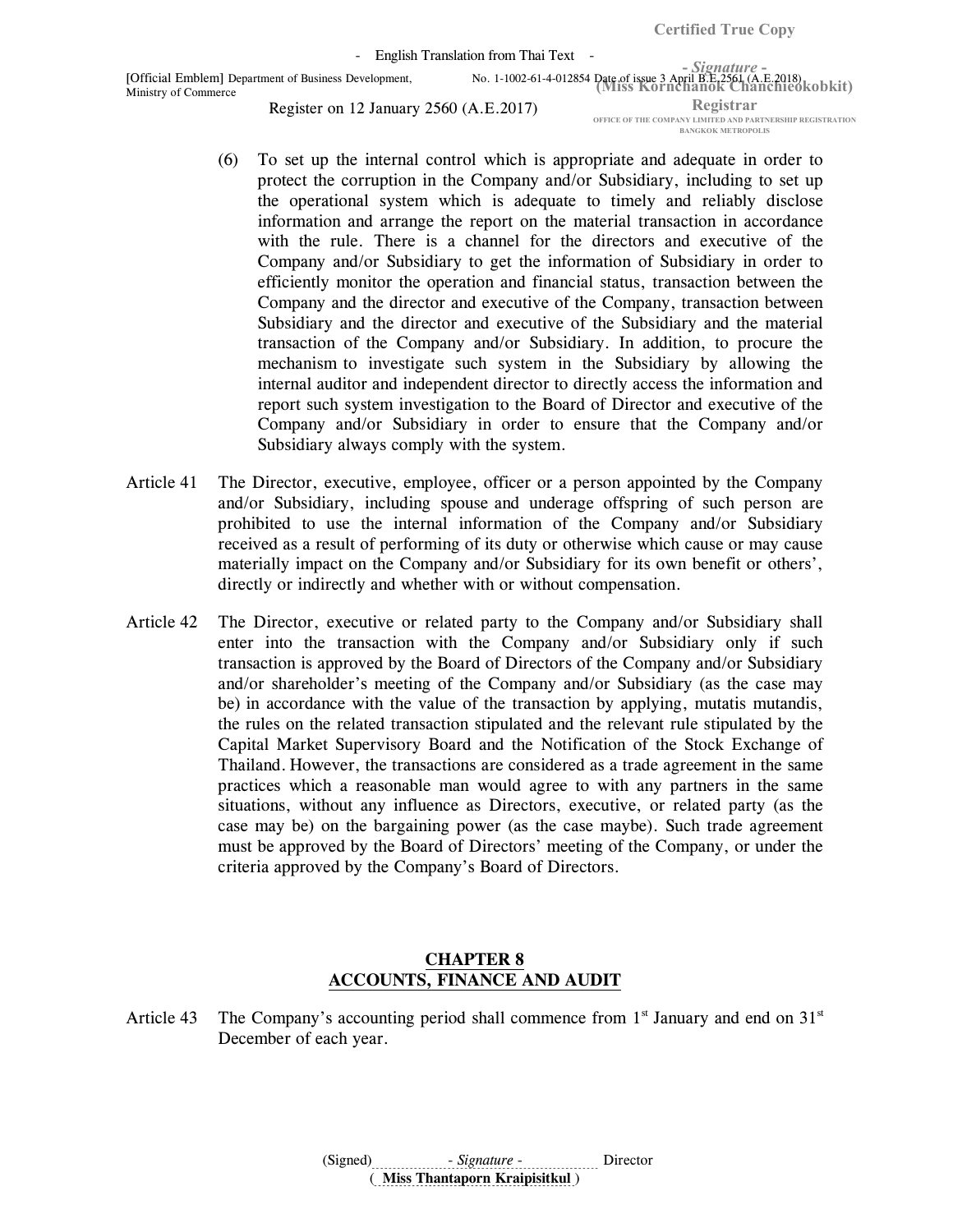- Article 44 The Company shall cause its accounts to be kept, maintained and audited in accordance with the relevant laws, and shall cause the financial statements and profit and loss statement to be made at least once for every twelve (12) months of the Company's fiscal year.
- Article 45 The Board of Directors shall prepare the financial statements, an profit and loss statement as at the last day of the fiscal year of the Company and shall submit the same to the shareholders' meeting at the Annual General Meeting for approval. The Board of Directors shall also arrange for the auditor to examine the financial statements and profit and loss statement prior to submission to the shareholders' meeting.
- Article 46 The Board of Directors shall send the following documents to the shareholders together with the notice of the annual general meeting:
	- 1) a copy of the audited balance sheet and profit and loss account, together with the auditor's report; and
	- 2) an annual report of the Board of Directors, together with related document.
- Article 47 The auditor shall not be a director, staff, employee or an officer holding any position in the Company.
- Article 48 The auditor has authority to examine the accounts, documents and other evidences relating to the revenues and expenditures as well as the assets and liabilities of the Company during its office hours. In this case, he shall have the power to interrogate the directors, staff, employees, officer of any positions and the representatives of the Company, including to instruct them to give factual statements or to furnish documents or evidences relating to the operation of the business of the Company.
- Article 49 The auditor has the duty to attend every meeting of shareholders whenever it is held to consider the balance sheet, the statement of loss and profit and problems concerning the accounts of the Company in order to give explanations to shareholders about the auditing of accounts and the Company shall also send to the auditor the reports and documents that should be sent to shareholders in the meeting of shareholders.

# CHAPTER 9 DIVIDEND PAYMENT AND LEGAL RESERVE

Article 50 No dividend shall be distributed other than out of the profits. In case where the Company still has an accumulated loss, no dividend shall be distributed.

> Dividends shall be distributed according to the number of shares at an equal amount each, except in case of the Company issues preference share and indicate that such share shall receive the dividend different from ordinary share. In this case, the distribution of dividend shall be in accordance with the determination and such distribution must be obtained the approval of shareholder meetings.